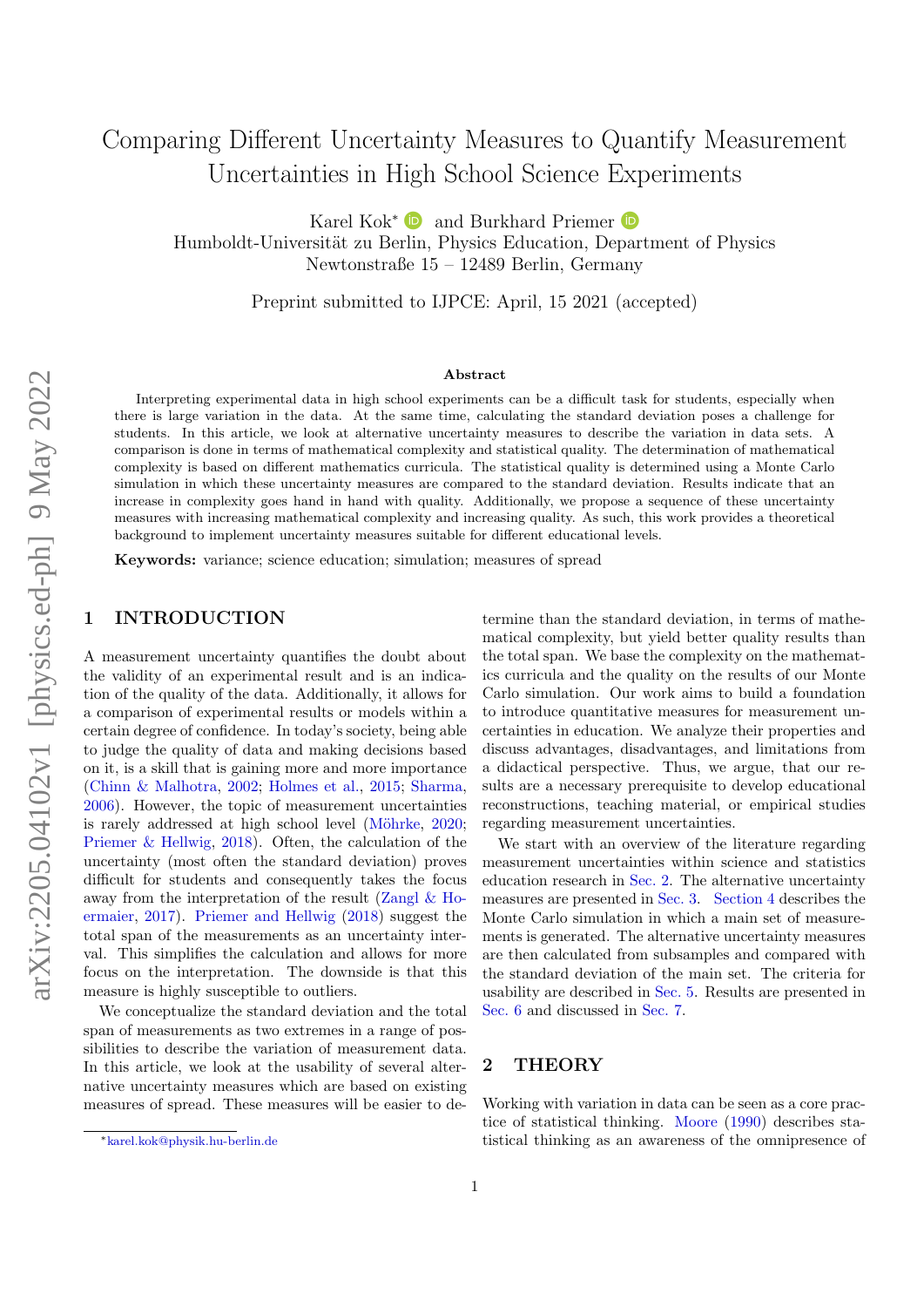variation in processes, the need for data, an awareness of the sources of variation, the quantification of variation, and the explanation of variation. Given that students experience difficulties in understanding basic statistical quantities like variance [\(Garfield & Ben-Zvi,](#page-7-2) [2007;](#page-7-2) [Torok](#page-8-5) [& Watson,](#page-8-5) [2000\)](#page-8-5) it becomes obvious that they face similar difficulties with the meaning of measurement uncer-tainties [\(Kok et al.,](#page-7-3) [2019;](#page-7-3) [Lubben et al.,](#page-7-4) [2001;](#page-7-4) Séré et [al.,](#page-8-6) [1993\)](#page-8-6). Because measurement uncertainties are mathematically expressed by measures of spread, knowledge about statistics is necessary to understand the meaning and implication of measurement uncertainties. However, it is not sufficient. [Buffler et al.](#page-7-5) [\(2001\)](#page-7-5) (p.1151) indicated that the ability to calculate means and uncertainties does not imply an understanding of the statistical nature of these measurements. Even if technical obstacles in estimating uncertainties are eliminated it is still a challenge for students to grasp the meaning of uncertainties. [Zangl and Hoermaier](#page-8-3) [\(2017\)](#page-8-3) developed a digital tool for students to calculate the mean, standard deviation, and propagation of uncertainties. This shifted university students' attention from calculating the uncertainty to the interpretation of the result. However, the disadvantage they noted was that, because of the automated calculation, students appear to lose the feeling for whether or not the outcome is of the correct magnitude. This shows that there is an interplay between the formal statistics calculations and the interpretation of measurement uncertainties. A notion supported by [Casleton et al.](#page-7-6) [\(2014\)](#page-7-6), who confirmed a strong link between the understanding of measurement uncertainties and the appreciation of the value of statistics.

## 2.1 Students' Difficulties in Understanding the Concept of Variation

The subject matter model by [Priemer and Hellwig](#page-8-2) [\(2018\)](#page-8-2), describes the contents needed to call attention to the relevance of measurement uncertainties in secondary education. Although the model mentions a measure of spread, the model is independent of this specific measure, mostly because the interpretation of the measurement result is independent of the chosen measure of spread (see also [Torok & Watson,](#page-8-5) [2000,](#page-8-5) p.166). The model can be used to identify students' difficulties in understanding measurement uncertainties. Here, we focus on the dimension "assessment of uncertainties" which includes the concept of variation.

As described in the Guide to the Expression of Uncertainty in Measurement (GUM, [Joint Committee for](#page-7-7) [Guides in Metrology](#page-7-7) [\(2008\)](#page-7-7)), the uncertainty in a type A analysis—i.e., the statistical analysis of repeated measurements—follows from the probabilistic distribution of these measurements. As the repetition of measurements is a means to see this distribution, it is no surprise that students on different educational levels find it hard to perceive the need for repeated measurements [\(Allie et](#page-7-8) [al.,](#page-7-8) [1998;](#page-7-8) [Lubben & Millar,](#page-7-9) [1996;](#page-7-9) Séré et al., [1993\)](#page-8-6). They often regard the repetition of measurements as a means of practicing one's measurement skill or as a verification of previous measurements [\(Buffler et al.,](#page-7-5) [2001\)](#page-7-5). This corresponds to what [Lubben et al.](#page-7-4) [\(2001\)](#page-7-4) have called the point-paradigm. In the point paradigm, students regard measurements as isolated events and the mean value as the "true" outcome of the experiment. Whereas in the set-paradigm, students regard the measurement series as a whole, indicating a range in which the measured quantity can be expected.

However, a set-based argumentation with data seems to pose problems for students. [Kanari and Millar](#page-7-10) [\(2004\)](#page-7-10) report a study where 10–14 years old students were asked to investigate the (non-)covariation of variables in an experiment. They report that students experience difficulties, especially in the non-covarying cases, due to a lack of understanding of measurement uncertainty.

[Lubben and Millar](#page-7-9) [\(1996\)](#page-7-9) give a good summary of the different views students have on repeated measurements and variation. They indicate eight levels of students' understanding of the collection and evaluation of empirical data that range from "measure once and you will get the right value" to repeated measurements to get an indication of the best estimator and its spread.

# 2.2 Approaches in Teaching the Concept of Variation

Despite the difficulties that students have in understanding measurement uncertainties, there are indications that students can reason with and identify (components of) uncertainties as early as third grade [\(Gal et al.,](#page-7-11) [1989;](#page-7-11) [Masnick & Klahr,](#page-7-12) [2003;](#page-7-12) [Metz,](#page-8-7) [2004;](#page-8-7) [Petrosino et al.,](#page-8-8) [2003\)](#page-8-8).

[Ford](#page-7-13) [\(2005\)](#page-7-13), [Munier et al.](#page-8-9) [\(2013\)](#page-8-9), and [Pols](#page-8-10) [\(2019\)](#page-8-10) report lively discussions where students are encouraged to think about the credibility and limitations of their results. In all cases, students realize that reporting an indication of the uncertainty will be necessary. In the case of [Munier](#page-8-9) [et al.](#page-8-9) [\(2013\)](#page-8-9), this is even done in a quantitative manner.

The above examples are encouraging as they show that young students are, with help, able to see the necessity of discussing measurement uncertainties as well as identify (sources of) measurement uncertainties. What these studies lack, however, is an agreed-upon quantification of the uncertainty. This would allow the students to compare their results and judge the quality of their experiment.

[Garfield and Ben-Zvi](#page-7-14) [\(2005\)](#page-7-14) have constructed a framework for teaching and assessing reasoning about variability. Although this framework mentions different measures of variability (standard deviation, interquartile range, and range), it is limited in the sense that the differences are stated by mentioning what they should measure. No assessment is made about the quality of these measures in situations with small sample sizes—common for high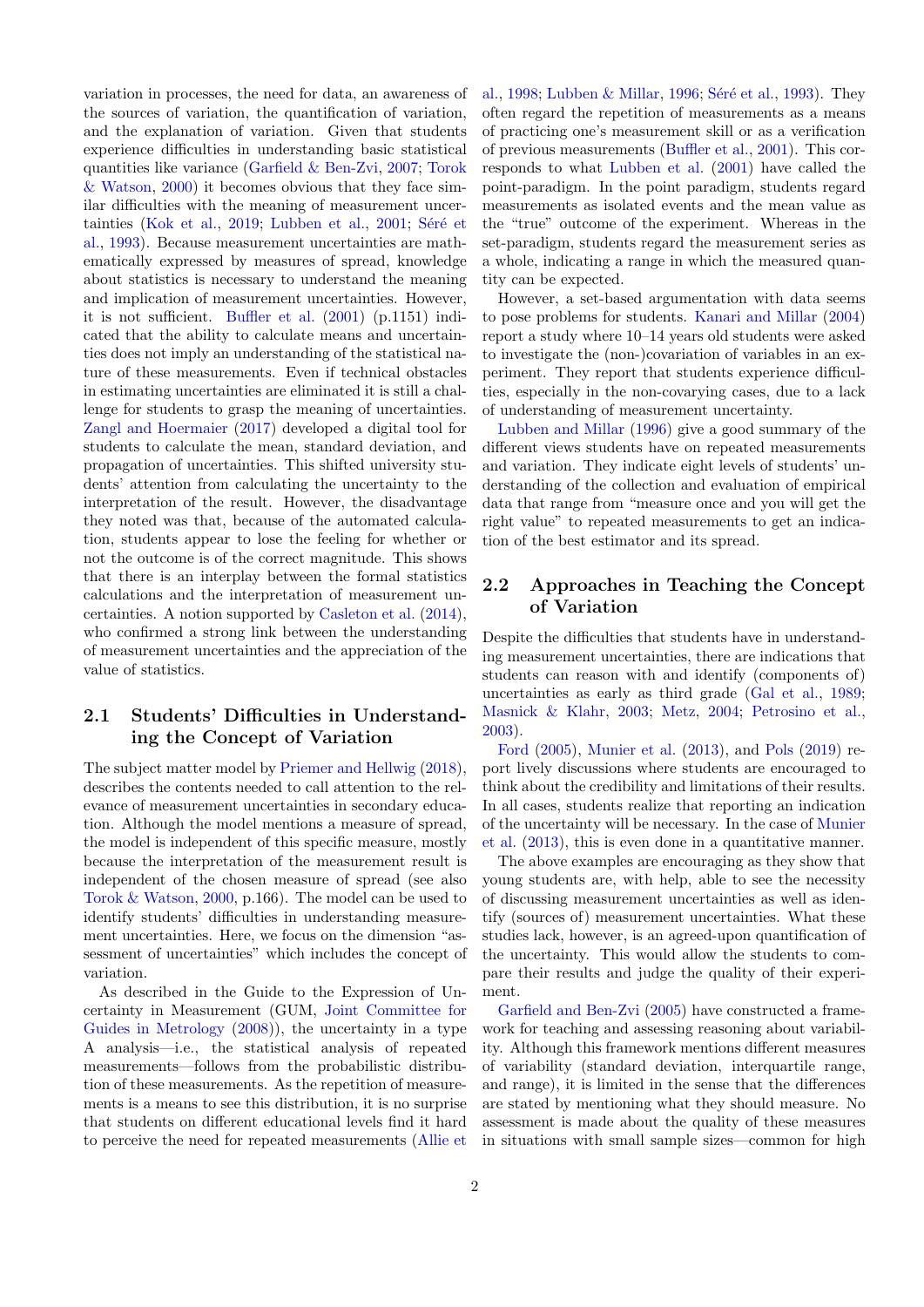school experiments.

In the science education literature, we have found no research-based recommendations for using measures of spread suitable to express measurement uncertainties, despite the necessity to teach about measurement uncertainties in schools. From this, we conclude that there is a need for practical uncertainty measures that have a fitting complexity and yield good quality results. With complexity, we mean the mathematical complexity and the ease of calculation. With quality, we mean how well the uncertainty measure describes the variation of the measurements as compared to the standard deviation. The next section lists the uncertainty measures—all based on existing measures of spread—that we have selected for our comparison.

In this article, we interpret all measures of spread as quantifications of measurement uncertainties. Therefore, we use the terms uncertainty measure and measure of spread synonymously.

## <span id="page-2-0"></span>3 UNCERTAINTY MEASURES

The calculation of each of the uncertainty measures (i.e., quantified measure of spread) starts with the calculation of the arithmetic mean:

$$
\bar{x} = \frac{1}{N} \sum_{i} x_i \tag{1}
$$

where  $x_i$  is one measurement, and N is the number of repeated measurements.

Min-Max The min-max uncertainty is an adaptation of the range, which is the total span of the measurement series [\(Barlow,](#page-7-15) [1993,](#page-7-15) p.12). To make this range symmetric, we take the uncertainty to be the largest distance between the minimum or maximum of the measurement series as compared to the mean, similar to what is suggested by [Priemer and Hellwig](#page-8-2) [\(2018\)](#page-8-2). We do this by first sorting the samples from small to large:  $\{x_1, \ldots, x_N\}$  and taking the maximum value of the mean minus the smallest value and the largest value minus the mean:

$$
u_{\min\text{-} \max} = \max(\bar{x} - x_1, x_N - \bar{x}) \tag{2}
$$

Exclude Extremes The procedure for this uncertainty measure is the same as the min-max uncertainty, except that the minimum and maximum value of the measurement series are excluded in the determination of the uncertainty, reducing the influence of outliers. The uncertainty is then calculated using the set  $\{x_2, \ldots, x_{N-1}\}$ :

$$
u_{\text{excl.extr.}} = \max(\bar{x} - x_2, x_{N-1} - \bar{x})\tag{3}
$$

Middle 50% To calculate the uncertainty for the middle 50%, we again sort the measurements from small to large. Then, the minimum and maximum values are excluded one pair at a time, as long as the remaining measurements constitute to 50  $\%$  or more of the original measurements. The uncertainty is then calculated using the set  $\{x_{(N/4)}, \ldots, x_{(N-N/4)}\}$  where  $N/4$  will always be rounded down:

$$
u_{\text{middle50\%}} = \max(\bar{x} - x_{N/4+1}, x_{N-N/4} - \bar{x}) \tag{4}
$$

Mean Absolute Deviation The mean absolute deviation (MAD, see e.g., [Barlow](#page-7-15) [\(1993\)](#page-7-15)) is calculated by taking the mean of the absolute values of the difference between the measurements and the mean value:

$$
u_{\rm MAD} = \frac{1}{N} \sum_{i} |x_i - \bar{x}| \tag{5}
$$

Standard Deviation Lastly, we can calculate the sample standard deviation of the measurement series:

$$
u_{SD} = \sigma_x = \sqrt{\frac{\sum_i (x_i - \bar{x})^2}{N - 1}} \tag{6}
$$

## 3.1 Other Uncertainty Measures

We have limited ourselves to the previous uncertainty measures. There are of course other (established) measures of spread that could have been used to create an uncertainty measure. For instance, the interquartile range (IQR, see e.g., [Barlow](#page-7-15) [\(1993\)](#page-7-15)) or discarding different percentages of data. In practice, these and other measures yielded no better results than our selection of alternative uncertainty measures, as we will show in the discussion in [Sec. 7.1.](#page-5-1) For the sake of clarity, we will constrain ourselves to the above measures in our analysis.

#### <span id="page-2-1"></span>4 MONTE CARLO SIMULATION

The Monte Carlo method is a computational method where the numerical simulation of an experiment is repeatedly executed, using input parameters with random values from a given probability distribution. It can be used to simulate experiments thousands of times to probe the effect of the different input parameters but also to probe measurement uncertainties in experiments [\(Brandt,](#page-7-16) [2014\)](#page-7-16). We will use the Monte Carlo method, programmed in Python 2.7.15, to calculate the alternative uncertainty measures and probe their behavior (see supplemental material).

We start the simulation by generating a random set of  $N_{\text{set}} = 1000$  normally distributed values. This set represents measurement data that could have been obtained in an experiment if the measurements were repeated 1000 times. Assuming the distribution to be a normal distribution is valid under the central limit theorem (in short: the sum of  $x_i$  becomes a normal distribution for large N, see also [Cowan](#page-7-17) [\(1998\)](#page-7-17), p.147). We assume this to hold for experiments in an educational setting, even with a small number of measurements [\(Taylor,](#page-8-11) [1997\)](#page-8-11). As such, our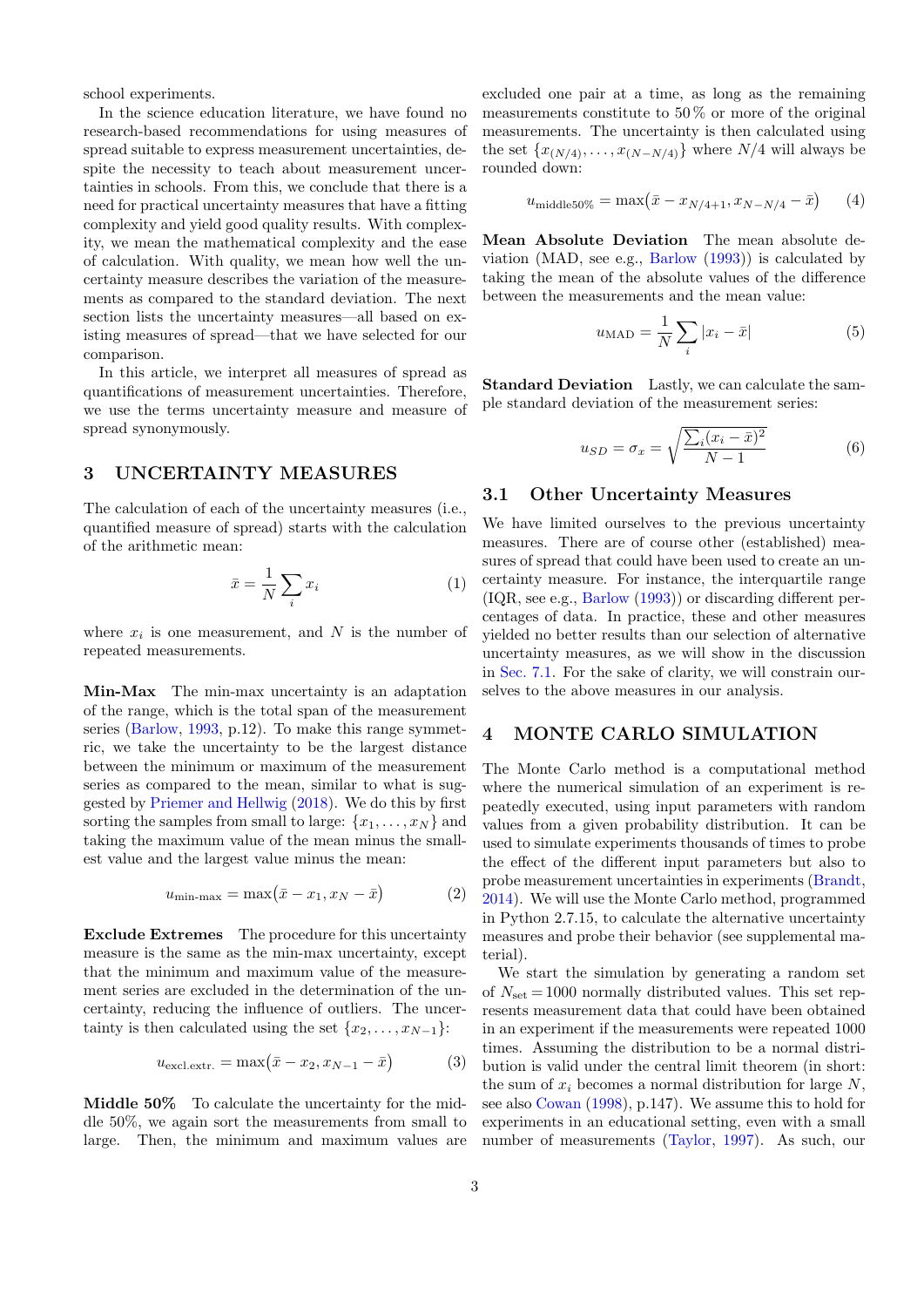<span id="page-3-1"></span>

Figure 1: A schematic flow-chart of the Monte Carlo simulation.

set consists of 1000 normally distributed values with a known mean  $\mu_{\text{set}}$  and standard deviation  $\sigma_{\text{set}}$ . This standard deviation will be the reference value with which we shall compare the alternative uncertainty measures.

Next, we take a random subsample size with an initial value of  $N = 4$  values from this set—representing four repeated measurements of an experiment. Using this subsample, we calculate the values of each of the alternative uncertainty measures.

To compare the alternative uncertainty measures with the standard deviation of the set (being the reference value describing the spread of the data), we define the uncertainty deviation: the difference between the alternative uncertainty measure of the subsample and the standard deviation of the complete set  $\sigma_{\rm set}$  divided by the standard deviation of the complete set:

<span id="page-3-3"></span>
$$
\Delta_i \equiv \frac{u_i - \sigma_{\rm set}}{\sigma_{\rm set}} \tag{7}
$$

Where  $u_i$  is one of the alternative uncertainty measures calculated from the subsample. Note that by doing this, the uncertainty deviation is independent of the values of the set parameters:  $\mu_{\text{set}}$  and  $\sigma_{\text{set}}$ . Consequently, the results of this simulation are valid for all normal distributions.

The process of taking subsamples and calculating uncertainty deviations is repeated 10,000 times. What follows is a distribution of uncertainty deviations for the alternative uncertainty measures, from which we calculate the means and standard deviations.

We repeat the procedure for subsample sizes in the range of  $N = [4, 20]$ , typical numbers of repeated measurements in a school experiments.

We then plot the mean value of the uncertainty deviation and its standard deviation as a function of N. This shows how the different uncertainty measures develop for different values of  $N$  and indicate the quality of these uncertainty measures.

The whole procedure of the Monte Carlo simulation is summarized in [Fig. 1.](#page-3-1)

[Figure 2](#page-3-2) shows the development of the mean value of the uncertainty deviation as a function of the number

<span id="page-3-2"></span>

Figure 2: The development of the mean uncertainty deviations as a function of the number of repetitions, for a subsample size of  $N = 10$ . The values stabilize after 1000 repetitions.

of repetitions for our alternative uncertainty measures, using a subsample size of  $N = 10$ , a common number of repetitions for high school experiments. From the figure, it can be seen that this mean uncertainty deviation stabilizes after 1000 repetitions, indicating that our 10,000 repetitions will more than suffice.

## <span id="page-3-0"></span>5 CLASSIFICATION

We classify the usability of the alternative uncertainty measures based on two categories: their complexity, i.e., the mathematical complexity in the calculation and their quality, how well the result describes the variance in the data.

# 5.1 Complexity

As described by [Zangl and Hoermaier](#page-8-3) [\(2017\)](#page-8-3), the more emphasis students put on the calculation, the less emphasis they put on the interpretation of the result. We, therefore, suggest arranging the alternative uncertainty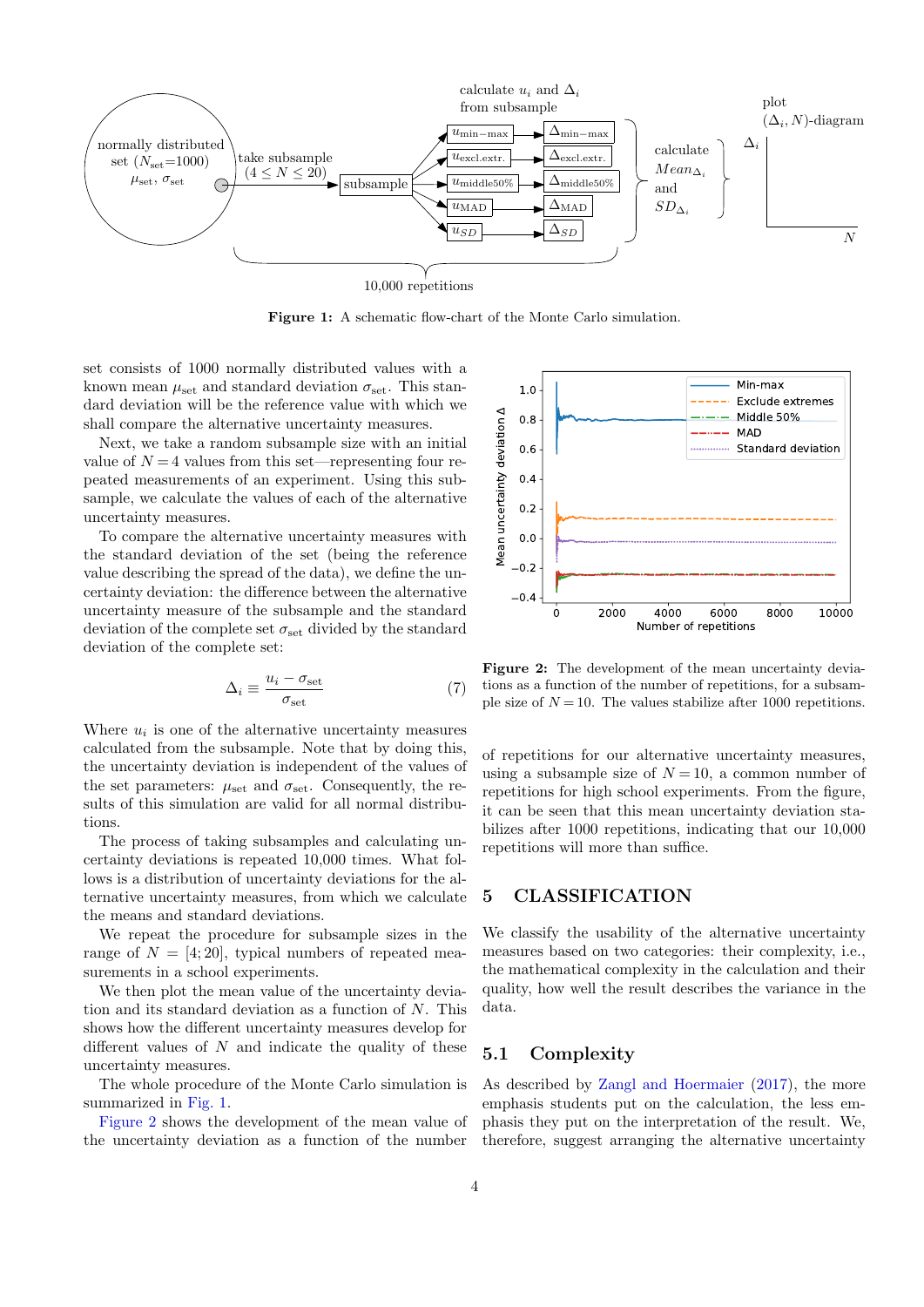measures based on the complexity of the mathematical operations.

The Common Core Standards for Mathematics (USA), Rahmenlehrplan Sek I Mathematik (GER), and the Kerndoelen Wiskunde (NLD) all show a similar structure for the middle school mathematics curricula [\(LISUM,](#page-7-18) [2018;](#page-7-18) [National Governors Association Center for Best Prac](#page-8-12)[tices,](#page-8-12) [2010;](#page-8-12) [van der Zwaart,](#page-8-13) [2007\)](#page-8-13). They all start with addition and subtraction around first grade, continue with multiplication of small numbers after third grade, and introduce the square root around eighth grade. The mean, median, modus, and absolute values are introduced around sixth grade. The Common Core Standards for Mathematics also mentions the IQR and MAD as a means to describe variability in data in sixth grade (p.39). The standard deviation, however, is introduced at the high school level (p.81).

Based on the sequencing in these mathematics curricula, we classify the complexity of the uncertainty measures based on mathematical operations: sorting, addition and subtraction, multiplication and division, absolute value, and squaring and rooting. The more advanced the mathematical operations, the higher the complexity of the uncertainty measure.

### 5.2 Quality

The quality of the uncertainty measure depends on how well this measure describes the variability of the data. The quality of an estimator is usually expressed in terms of bias, consistency, and efficiency and usually in that order (see e.g., [James et al.](#page-7-19) [\(2007\)](#page-7-19), p.128, [Cowan](#page-7-17) [\(1998\)](#page-7-17), p.65, [Barlow](#page-7-15) [\(1993\)](#page-7-15), p.68).

Bias indicates the difference between the expected value of an estimator  $\langle \hat{a} \rangle$  and the value of what is being estimated a. The bias is calculated as:  $b = \langle \hat{a} \rangle - a$ . Consistency indicates whether, with increasing values of  $N$ , the estimator  $\hat{a}$  approaches the estimated value:  $\lim_{N\to\infty} \hat{a} = a$ . The efficiency is a measure of the variance of an estimator.

In this case, the estimators  $\hat{a}$  are the alternative uncertainty measures  $u_i$ . The value we are trying to estimate a is the standard deviation of the set  $\sigma_{\rm set}$ . As such, the bias is given by the uncertainty deviation  $\Delta_i$  but in a general form, as it is expressed in standard deviations (see [Eq. \(7\)\)](#page-3-3). We call this parameter the deviation bias. Because the uncertainty deviations will change for different values of N, we compare the deviation bias in the limit of  $N \to \infty$ . When the value of the deviation bias fails to stabilize to a consistent value, the uncertainty measure will be labeled: biased.

To describe the consistency, we use two derived quality parameters: convergence and smoothness. Convergence describes whether our alternative uncertainty measures will, for larger values of N, converge to a certain value. Due to deviation bias, this value does not necessarily need to be the standard deviation of the set  $\sigma_{\rm set}$ .

<span id="page-4-1"></span>

Figure 3: The mean values (lines) and standard deviations (shaded areas) of the uncertainty deviations of the different alternative uncertainty measures  $u_i$  for different subsample sizes N. The horizontal black line indicates zero uncertainty deviation, corresponding to the standard deviation of the set.

The smoothness parameter indicates whether the uncertainty  $u_i$  in the  $(\Delta, N)$ -diagram is smooth or that its development shows sharp positive and negative "kinks". The latter would indicate that for an increase in N, the behavior of  $u_i$  could radically change, which is an undesired property.

Lastly, we describe the efficiency in terms of the spread. We quantify this spread as the standard deviation of the uncertainty deviation  $SD_{\Delta_i}$  for a subsample size of  $N = 10$ . This value of N is chosen because it is a common number of repeated measurements in high school experiments.

#### <span id="page-4-0"></span>6 RESULTS

[Figure 3](#page-4-1) shows the mean uncertainty deviations for all alternative uncertainty measures as a function of  $N$ . The highlighted regions indicate the standard deviation of the individual values of  $u_i$  (i.e., not the standard deviation of the mean). The black line at  $\Delta = 0$  indicates the standard deviation of the set.

From this figure, we can see that the standard deviation, unsurprisingly, is the best approximation of the standard deviation of the set for all values of N. The mean uncertainty deviation quickly converges towards the black line and the uncertainty of the uncertainty deviation also decreases with increasing values of N.

The MAD is systematically lower than the standard deviation. This originates from the definition of the MAD, which takes the absolute deviations of the mean instead of taking the root of the sum of squares. The mean uncertainty deviation also quickly converges to a mean deviation of approximately −.23, and the uncertainty decreases with increasing values of N. The middle  $50\%$  shows sharp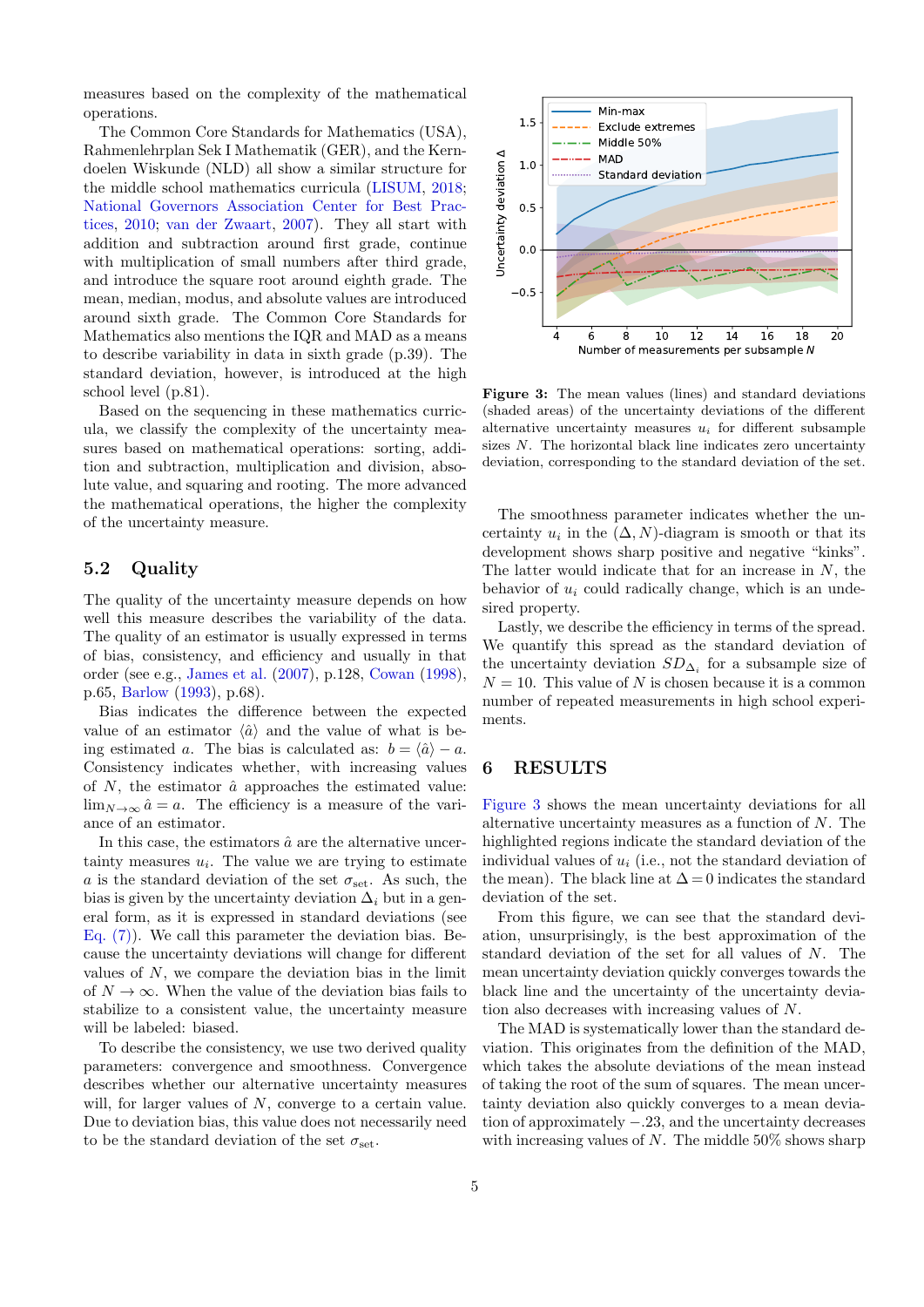kinks whenever  $N$  is a multiple of four, corresponding to another pair of minimum-maximum-values to be excluded. For higher values of  $N$ , middle 50% converges towards the MAD.

As expected, the min-max uncertainty blows up quickly for larger values of  $N$ . Because we take the uncertainty to be the largest distance to the mean using the complete subsample, this measure is highly susceptible to outliers, which also explains its high standard deviation.

Exclude extremes starts off in the same fashion as the middle 50%, as they use the same measurements and uncertainty calculation in the range of  $N = [4, 7]$ . At high values of N, exclude extremes starts converging towards the min-max. Between subsample sizes  $N = 8$  and  $N = 9$ , exclude extremes crosses the zero uncertainty deviation line, indicating—on average—almost perfect agreement with the standard deviation of the set.

The classification of the results in terms of complexity and quality as defined in [Sec. 5](#page-3-0) is shown in [Tab. 1.](#page-6-0) The uncertainty measures are sorted top to bottom from lowest to highest complexity.

Simultaneously the quality in terms of deviation bias, convergence, and spread (with the exception of the standard deviation) appears to increase along with the complexity. The min-max and exclude extremes measures are biased, the middle 50% and MAD each have a limiting value for the deviation bias, and the standard deviation has zero bias.

The only uncertainty measure with a non-smooth behavior is, by design, the middle 50% measure.

The spread of all measures decreases with increasing complexity (see the last column of [Tab. 1\)](#page-6-0). With a remarkable behavior for the MAD, which has a spread even lower than the standard deviation. This is due to the linearity of the terms in the calculation as compared to the standard deviation which uses squared terms.

#### <span id="page-5-0"></span>7 DISCUSSION

Our results suggest a sequencing of the uncertainty measures for science education, which we will discuss after briefly revisiting previously disregarded uncertainty measures.

#### <span id="page-5-1"></span>7.1 Disregarded Measures

Looking at [Fig. 3,](#page-4-1) we see that the exclude extremes crosses the  $\Delta = 0$  line between  $N = 8$  and  $N = 9$ , yielding a similar result as the standard deviation. This behavior is, however, not very surprising. For exclude extremes, the uncertainty for subsample sizes  $N = 8$  and 9 is calculated using 75 % and 78 % of the measurements. This comes close to the 68 % of measurements that one standard deviation includes.

We further explore this characteristic by adapting the middle 50% and set the percentage to 68 % (similar to the

<span id="page-5-2"></span>

Figure 4: The mean values (lines) and standard deviation (shaded area, middle 50% only) of the uncertainty deviations of the different alternative uncertainty measures  $u_i$  for different subsample sizes N. The horizontal black line indicates zero uncertainty deviation, corresponding to the standard deviation of the set. This figure shows the disregarded measures 68% of measurements, 76% of measurements, and the IQR compared with the middle 50%.

standard deviation) and 76 % (the optimum percentage as extrapolated from the exclude extremes line in [Fig. 3\)](#page-4-1).

To come as close as possible to this percentage, we will exclude values one by one until the number of remaining values in the subset divided by the original subsample size best approximates the chosen percentage. The values that are excluded are the values that are farthest from the mean (i.e., the largest value of  $|x_i - \bar{x}|$ ). The uncertainty is calculated as the largest distance from the mean of the remaining subset, identical to the middle 50% procedure.

The last measure we compare, is the interquartile range (IQR), the range between the upper and lower quartiles. Where the quartiles are the medians of the upper and lower half of the sorted measurements. This measure of spread can be made into a symmetric uncertainty measure by taking the largest of the two distances from the quartiles to the mean.

[Figure 4](#page-5-2) shows that the 76% of measurements oscillates around  $\Delta = 0$  in this regime. The 68% of measurements converges to the standard deviation only for large values of N. The spread is .32 for the  $76\%$  and .28 for the  $68\%$ , which is both comparable to the middle 50%.

The IQR, unsurprisingly, oscillates around the middle 50% but has fewer kinks. This is due to the usage of the median in its calculation. The spread is .22, which is comparable to the middle 50%.

The lines of these three uncertainty measures, with the exception of the 76% of measurements line, fall well within the uncertainty region of the middle 50% line. This means that they give results of very similar quality. However, the complexity of these calculations is larger; the IQR requires medians to be calculated and the ex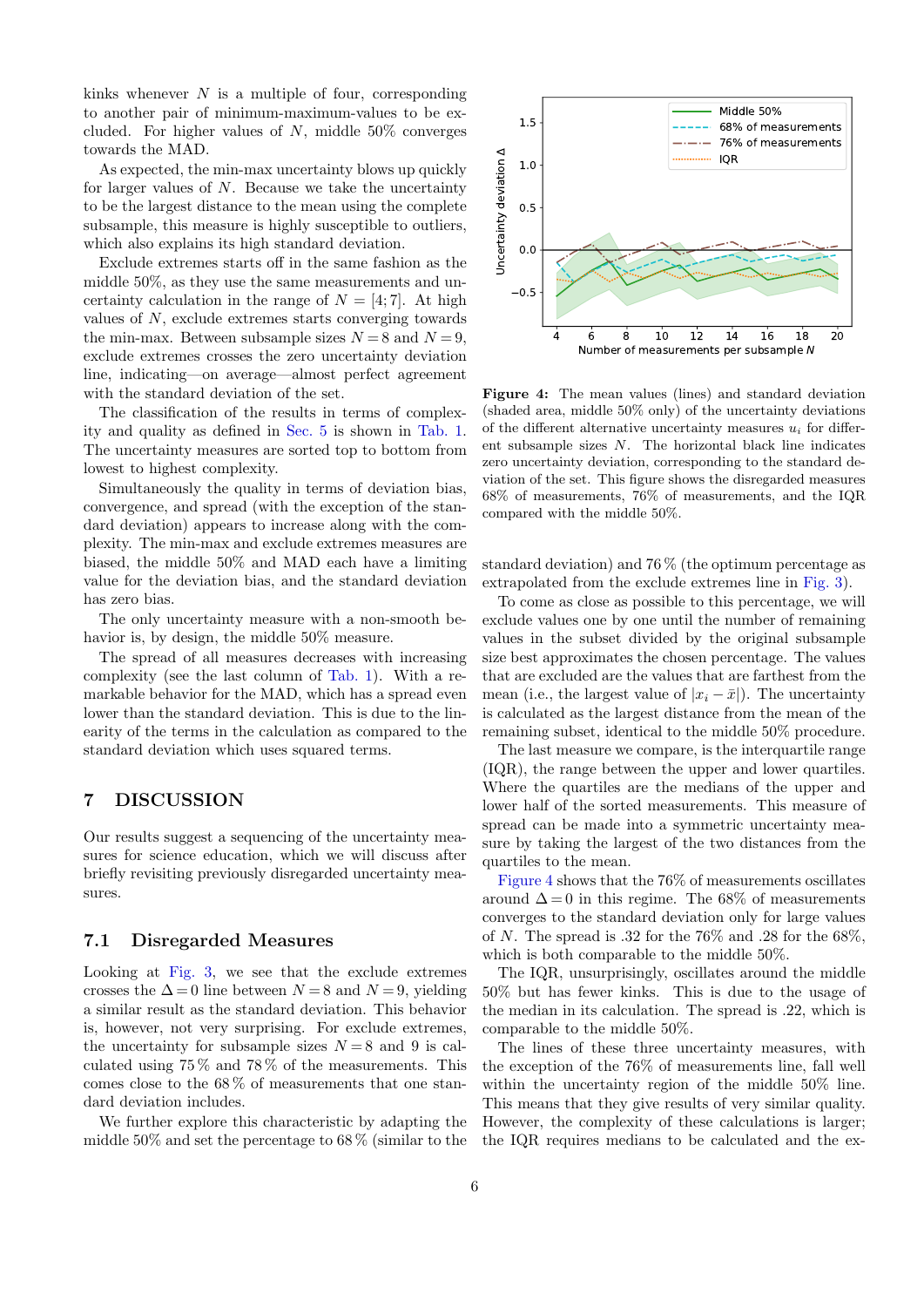<span id="page-6-0"></span>Table 1: The classification of the uncertainty measures in terms of complexity and quality.

aAltough division is needed in the calculation of the arithmetic mean, this column only indicates the necessity for multiplication and/or division in the calculation of the uncertainty.

bdeviation bias = −.03 for a subsample size of  $N = 8$ , and .05 for a subsample size of  $N = 9$ .

|                    | Complexity |                |                             |      |                 | Quality             |       |        |        |
|--------------------|------------|----------------|-----------------------------|------|-----------------|---------------------|-------|--------|--------|
| $u_i$              | sort       | add,<br>subtr. | mult<br>divide <sup>a</sup> | abs. | square,<br>root | dev.<br>bias        | conv. | smooth | spread |
| min-max            | YES        | YES            | NΟ                          | NΟ   | NO              | biased              | NO.   | YES    | .52    |
| exclude extremes   | YES        | YES            | NΟ                          | NΟ   | NO              | biased <sup>b</sup> | NО    | YES    | .35    |
| middle $50\%$      | YES        | YES            | NΟ                          | NΟ   | NΟ              | $-.34$              | YES   | NΟ     | .26    |
| <b>MAD</b>         | NO.        | YES            | YES                         | YES  | NO              | $-.21$              | YES   | YES    | .19    |
| standard deviation | NО         | YES            | YES                         | NΟ   | YES             | $\theta$            | YES   | YES    | .24    |

clusion process for different percentages is more cumbersome. This renders these three uncertainty measures less useful than the middle 50%.

#### 7.2 Implications for Teaching

The parallel increase in quality with complexity that [Tab. 1](#page-6-0) shows, allows for a well founded sequencing in uncertainty measures.

The usability of an uncertainty measure for teachers in experimental settings will depend on how well students can understand it. By taking an uncertainty measure with low complexity, students will get the best of both worlds: the determination is still done by hand but simple mathematics will keep the focus on the understanding of the measurement result [\(Zangl & Hoermaier,](#page-8-3) [2017\)](#page-8-3). The trade-off is that the quality with which the variability of the data is described is lower. Fortunately, many of the principles of statistical thinking and working with measurement uncertainties can be developed independently on the quality of a certain measure, e.g., the concept of quantifying variance or comparing the variance of data sets [\(Torok & Watson,](#page-8-5) [2000,](#page-8-5) p.166).

To introduce the topic of measurement uncertainties, we recommend that teachers start with the min-max measure. This has the lowest complexity and thus provides an accessible way to introduce the topic of measurement uncertainties. Students have more room to evaluate their results, compare them, and think about the statistical nature of measurements. There are some practical materials available that use this definition of uncertainty [\(Hellwig](#page-7-20) [et al.,](#page-7-20) [2017;](#page-7-20) [Kok & Boczianowski,](#page-7-21) [2021\)](#page-7-21).

Still, this measure is highly susceptible to outliers, as shown in [Fig. 3,](#page-4-1) which should be discussed with students. This discussion of outliers will require students to think about the statistical nature of measurements and improve their overall understanding of what the measurement uncertainty describes.

Refining the measure to the exclude extremes measure is the next logical step. This measure has the same level of complexity, but offers a higher quality, especially in the case of eight repeated measurements.

The discussion of the relevance of repeated measurements can continue with students. Recording more measurements will inevitably lead to more outliers, rendering the exclude extremes measure also susceptible to outliers for a large number of repeated measurements. At this point, a converging measure like middle 50% can be introduced. Instead of 50%, one could also choose  $68\%$  or 76 %—these percentages result in a slightly smaller deviation bias—but we feel that 50 % will prove easier to determine for students during the step in which measurements are excluded from the calculation.

Ultimately, one will want to move towards using the standard deviation to describe the variability of the measurements. As an intermediate step, the MAD could be introduced. The MAD measure has some very auspicious characteristics. In contrast to the middle 50%, the MAD is smooth, converges quickly, and has the smallest spread of all uncertainty measures (see [Tab. 1\)](#page-6-0).

Introducing the MAD before standard deviation, as also suggested by [Kader](#page-7-22) [\(1999\)](#page-7-22), seems a logical step. The calculation of the MAD closely resembles the calculation of the mean value as well as the standard deviation but without the difficulty of squaring and taking the square root. The result—the mean uncertainty deviation—is an intuitive measure that is easier for high school students to interpret than the standard deviation. In scientific practice, the MAD is not very common. This is due to its horrible behavior when differentiating [\(Barlow,](#page-7-15) [1993,](#page-7-15) p.12). This is, however, a flaw that has no real consequences for high school practice.

As a last step in the series, the standard deviation can be introduced. This is the most complex measure and requires a more statistical approach for its interpretation due to the probabilistic nature of the Gaussian distribution which it is derived from. Therefore, it is advised to introduce this measure only in the upper school. It can easily tie in with the topic of the normal distribution, usually taught in the upper school. Additionally, it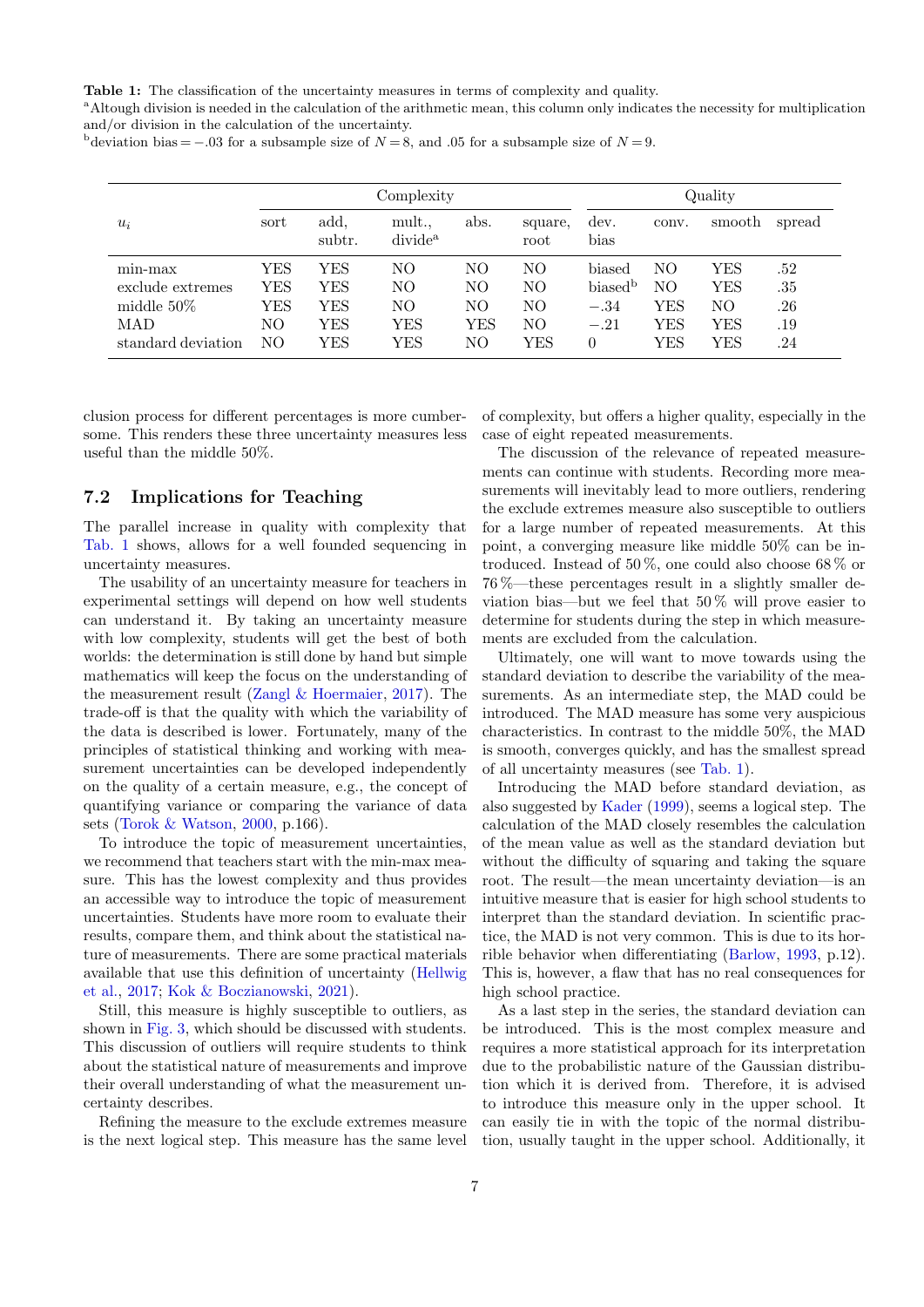will prepare students for the formal scientific approach to calculate measurement uncertainties.

For a solid understanding of measurement uncertainties and data analysis, the topic of measurement uncertainties needs to be repeated in classrooms whenever appropriate [\(Munier et al.,](#page-8-9) [2013\)](#page-8-9). Only this way, real statistical thinking can be developed, which will also help with their appreciation of statistics later on [\(Casleton et al.,](#page-7-6) [2014\)](#page-7-6). We therefore suggest introducing the concept as early as possible and starting with a low complexity uncertainty measure fitting the mathematical capabilities of the students.

#### SUPPLEMENTAL MATERIAL

The scripts to calculate and plot the results of this work can be found on GitHub: [https://github.com/karel](https://github.com/karel-kok/uncertainty_measures) [-kok/uncertainty](https://github.com/karel-kok/uncertainty_measures) measures

#### References

- <span id="page-7-8"></span>Allie, S., Buffler, A., Campbell, B., & Lubben, F. (1998). First-year physics students' perceptions of the quality of experimental measurements. International Journal of Science Education, 20, 447-459. doi: [10.1080/0950069980200405](https://doi.org/10.1080/0950069980200405)
- <span id="page-7-15"></span>Barlow, R. J. (1993). Statistics: A Guide to the Use of Statistical Methods in the Physical Sciences. John Wiley & Sons.
- <span id="page-7-16"></span>Brandt, S. (2014). Data Analysis. Cham: Springer International Publishing. doi: [10.1007/978-3-319-03762-](https://doi.org/10.1007/978-3-319-03762-2)  $\mathcal{P}$
- <span id="page-7-5"></span>Buffler, A., Allie, S., & Lubben, F. (2001). The development of first year physics students' ideas about measurement in terms of point and set paradigms. International Journal of Science Education, 23 (11), 1137–1156. doi: [10.1080/09500690110039567](https://doi.org/10.1080/09500690110039567)
- <span id="page-7-6"></span>Casleton, E., Beyler, A., Genschel, U., & Wilson, A. (2014). A Pilot Study Teaching Metrology in an Introductory Statistics Course. Journal of Statistics Education, 22(3), null. doi: [10.1080/10691898.2014.11889710](https://doi.org/10.1080/10691898.2014.11889710)
- <span id="page-7-0"></span>Chinn, C. A., & Malhotra, B. A. (2002). Epistemologically Authentic Inquiry in Schools: A Theoretical Framework for Evaluating Inquiry Tasks. Science Education, 86 (2), 175–218. doi: [10.1002/sce.10001](https://doi.org/10.1002/sce.10001)
- <span id="page-7-17"></span>Cowan, G. (1998). Statistical Data Analysis. Oxford: Clarendon Press.
- <span id="page-7-13"></span>Ford, M. J. (2005). The Game, the Pieces, and the Players: Generative Resources From Two Instructional Portrayals of Experimentation. Journal of the Learning Sciences,  $14(4)$ , 449-487. doi: [10.1207/s15327809jls1404](https://doi.org/10.1207/s15327809jls1404_1) 1
- <span id="page-7-11"></span>Gal, I., Rothschild, K., & Wagner, D. A. (1989). Which Group Is Better? The Development of Statistical Reasoning in Elementary School Children. In Proceedings of the Meeting of the Society for Research

in Child Development Conference (p. 9). Kansas City, MO.

- <span id="page-7-14"></span>Garfield, J., & Ben-Zvi, D. (2005). A framework for teaching and assessing reasoning about variability. Statistics EducationResearch Journal, 4 (1), 92–99. doi: [10.11120/msor.2004.04030058](https://doi.org/10.11120/msor.2004.04030058)
- <span id="page-7-2"></span>Garfield, J., & Ben-Zvi, D. (2007). How Students Learn Statistics Revisited: A Current Review of Research on Teaching and Learning Statistics. International Statistical Review, 75 (3), 372–396. doi: [10.1111/j.1751-5823.2007.00029.x](https://doi.org/10.1111/j.1751-5823.2007.00029.x)
- <span id="page-7-20"></span>Hellwig, J., Schulz, J., & Priemer, B. (2017). Messunsicherheiten im Unterricht thematisieren - ausgewählte Beispiele für die Praxis. Praxis der Naturwissenschaften – Physik in der Schule,  $66(2)$ , 16– 22.
- <span id="page-7-1"></span>Holmes, N. G., Wieman, C. E., & Bonn, D. A. (2015). Teaching critical thinking. Proceedings of the National Academy of Sciences, 112 (36), 11199–11204. doi: [10.1073/pnas.1505329112](https://doi.org/10.1073/pnas.1505329112)
- <span id="page-7-19"></span>James, G., Witten, D., Hastie, T., & Tibshirani, R. (2007). An Introduction to Statistical Learning with Applications in R (Vol. 64). doi: [10.1016/j.peva.2007.06.006](https://doi.org/10.1016/j.peva.2007.06.006)
- <span id="page-7-7"></span>Joint Committee for Guides in Metrology. (2008). Evaluation of measurement  $-$  guide to the expression of uncertainty in measurement (Tech. Rep. No. JCGM 100:2008). Paris, France: Author.
- <span id="page-7-22"></span>Kader, G. D. (1999). Means and MADS. Mathematics teaching in the middle school,  $\frac{1}{6}$ , 398-403. doi: [10.5951/MTMS.4.6.0398](https://doi.org/10.5951/MTMS.4.6.0398)
- <span id="page-7-10"></span>Kanari, Z., & Millar, R. (2004). Reasoning from data: How students collect and interpret data in science investigations. Journal of Research in Science Teaching, 41 (7), 748–769. doi: [10.1002/tea.20020](https://doi.org/10.1002/tea.20020)
- <span id="page-7-21"></span>Kok, K., & Boczianowski, F. (2021). Acoustic Standing Waves: A Battle Between Models. The Physics Teacher,  $59(3)$ , 181-184. doi:  $10.1119/10.0003659$
- <span id="page-7-3"></span>Kok, K., Priemer, B., Musold, W., & Masnick, A. (2019). Students' conclusions from measurement data: The more decimal places, the better? Physical Review Physics Education Research,  $15(1)$ , 010103. doi: [10.1103/PhysRevPhysEducRes.15.010103](https://doi.org/10.1103/PhysRevPhysEducRes.15.010103)
- <span id="page-7-18"></span>LISUM. (2018). Rahmenlehrplan für die Sekundarstufe I - Mathematik (Tech. Rep.). Berlin: LISUM - Landesinstitut für Schule und Medien Berlin-Brandenburg.
- <span id="page-7-4"></span>Lubben, F., Campbell, B., Buffler, A., & Allie, S. (2001). Point and set reasoning in practical science measurement by entering university freshmen. Science Education, 85 (4), 311–327. doi: [10.1002/sce.1012](https://doi.org/10.1002/sce.1012)
- <span id="page-7-9"></span>Lubben, F., & Millar, R. (1996). Children's ideas about the reliability of experimental data. International Journal of Science Education, 18(8), 955–968. doi: [10.1080/0950069960180807](https://doi.org/10.1080/0950069960180807)
- <span id="page-7-12"></span>Masnick, A. M., & Klahr, D. (2003). Error Matters: An Initial Exploration of Elementary School Chil-